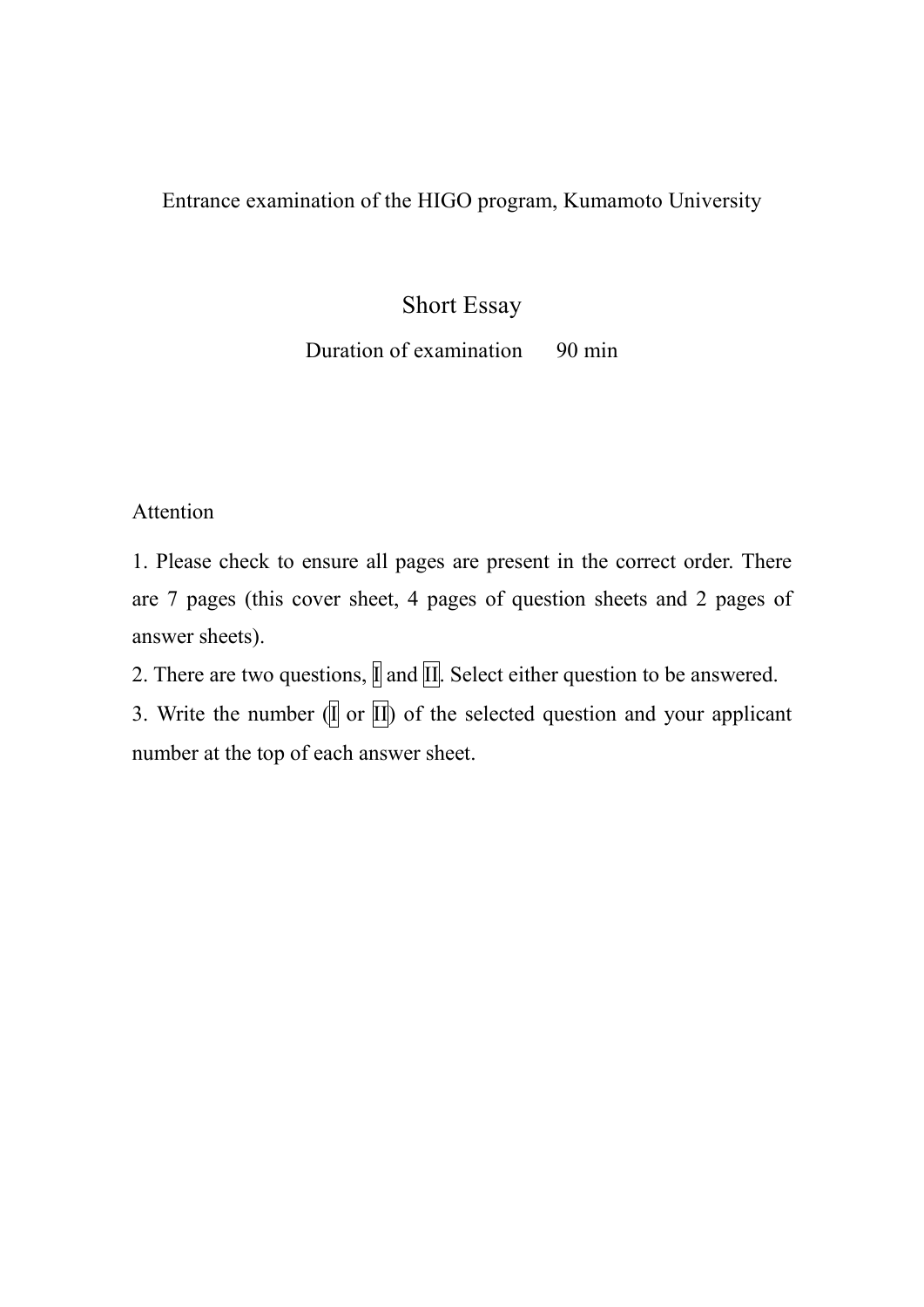### $|I|$  Read the sentences below and answer the following questions

Over the last decade Amartya Sen's **Capability Approach** (CA) has emerged as the leading alternative to standard economic frameworks for thinking about poverty, inequality and human development generally. In countless articles and several books that tackle a range of economic, social and ethical questions, Professor Sen has developed, refined and defended a framework that is directly concerned with human capability and freedom. From the outset Sen acknowledged strong connections with Adam Smith's (1776) analysis of "necessities" and living conditions and Karl Marx's (1844) concern with human freedom and emancipation. While the roots of the CA can be traced back to Aristotle, Classical Political Economy and Marx, it is possible to identify more recent links. For example, Sen often notes that Rawls's *Theory of Justice* (1971) and his emphasis on "self-respect" and access to primary goods has "deeply influenced" the CA.

The conceptual foundations of the CA can be found in Sen's critiques of traditional welfare economics, which typically conflate well-being with either opulence (income, commodity command) or utility (happiness, desire fulfillment). Sen distinguishes between commodities, human functioning/ capability and utility as follows:

-----------------------------------------------------------------------------------------------------

Commodity  $\Rightarrow$  Capability (to function)  $\Rightarrow$  Function(ing)  $\Rightarrow$  Utility (e.g. happiness)

He begins by considering income or commodity command. Like Adam Smith, Sen emphasizes that economic growth and the expansion of goods and services are necessary for human development. However, like Aristotle, he reiterates the familiar argument that "wealth is evidently not the good we are seeking; for it is merely useful and for the sake of something else." In judging the quality of life we should consider what people are able to achieve. Sen, then, observes that different people and societies typically *differ* in their capacity to convert income and commodities into valuable achievements. For example, a disabled person may require extra resources (wheel chairs, ramps, lifts, etc.) to achieve the same things (moving around) as an able bodied person. Moreover, a child typically has very different nutritional requirements from a manual laborer, pregnant woman or someone with a parasitic disease. Similarly, the commodity requirements for more complex social achievements (such as "appearing in public without shame" or "entertaining family and friends") typically depend on "cultural" factors such as social convention and custom or status and class, *inter alia*.

In comparing the well-being of different people, not enough information is provided by looking only at the commodities each can successfully command. Instead we must consider how well people are able to function with the goods and services at their disposal. Sen also challenges the welfare or utility approach, which concentrates on happiness, pleasure and desire-fulfillment. (The choice based approach is regarded as a "nonstarter" as people do not always choose in accordance with their own personal interests but often wish to consider wider concerns.

-------------------------------------------------------------------------------------------------------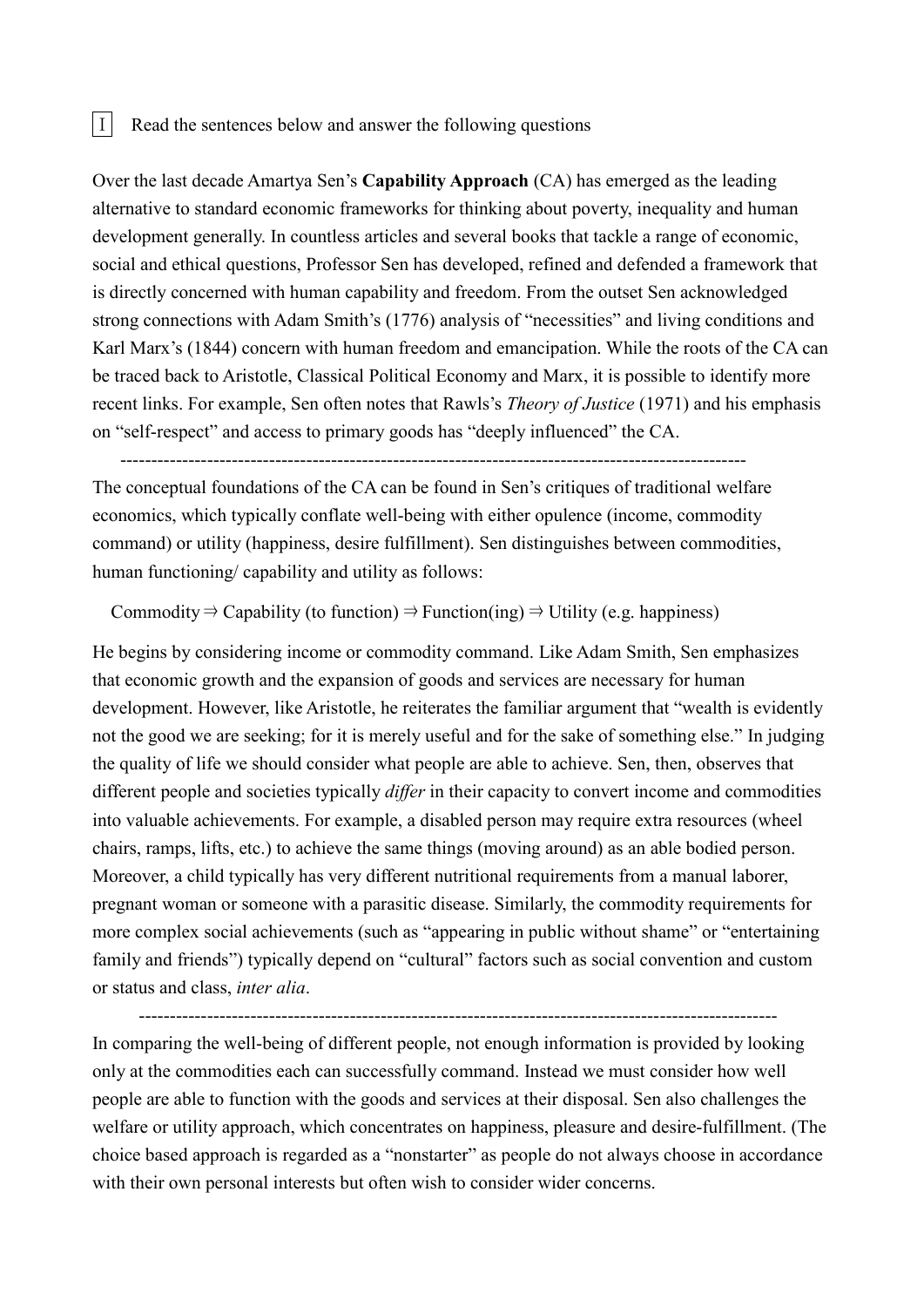--------------------------------------------------------------------------------------------------------- More fundamentally, Sen points out that there is more to life than achieving utility. "Happiness or desire fulfillment represents only one aspect of human existence." While it is important to take note of utility, there are many other things of intrinsic value (notably rights and positive freedoms) that are neglected by the welfare approach. This might not be a serious problem in cases where utility levels reflect personal circumstances and deprivations. However, Sen indicates that "utility can be easily swayed by mental conditioning or adaptive expectations."

Modified from David A. Clark "The Capability Approach: Its Development, Critiques and Recent Advances" GPRG-WPS-032. An ESRC Research Group

Question1: Explain briefly the differences between **Function(ing)** and **Utility.** (within 250 words)

Question2: Indicate the most important nature of **Capability Approach** in association with both theoretical and practical aspects. (within 400 words)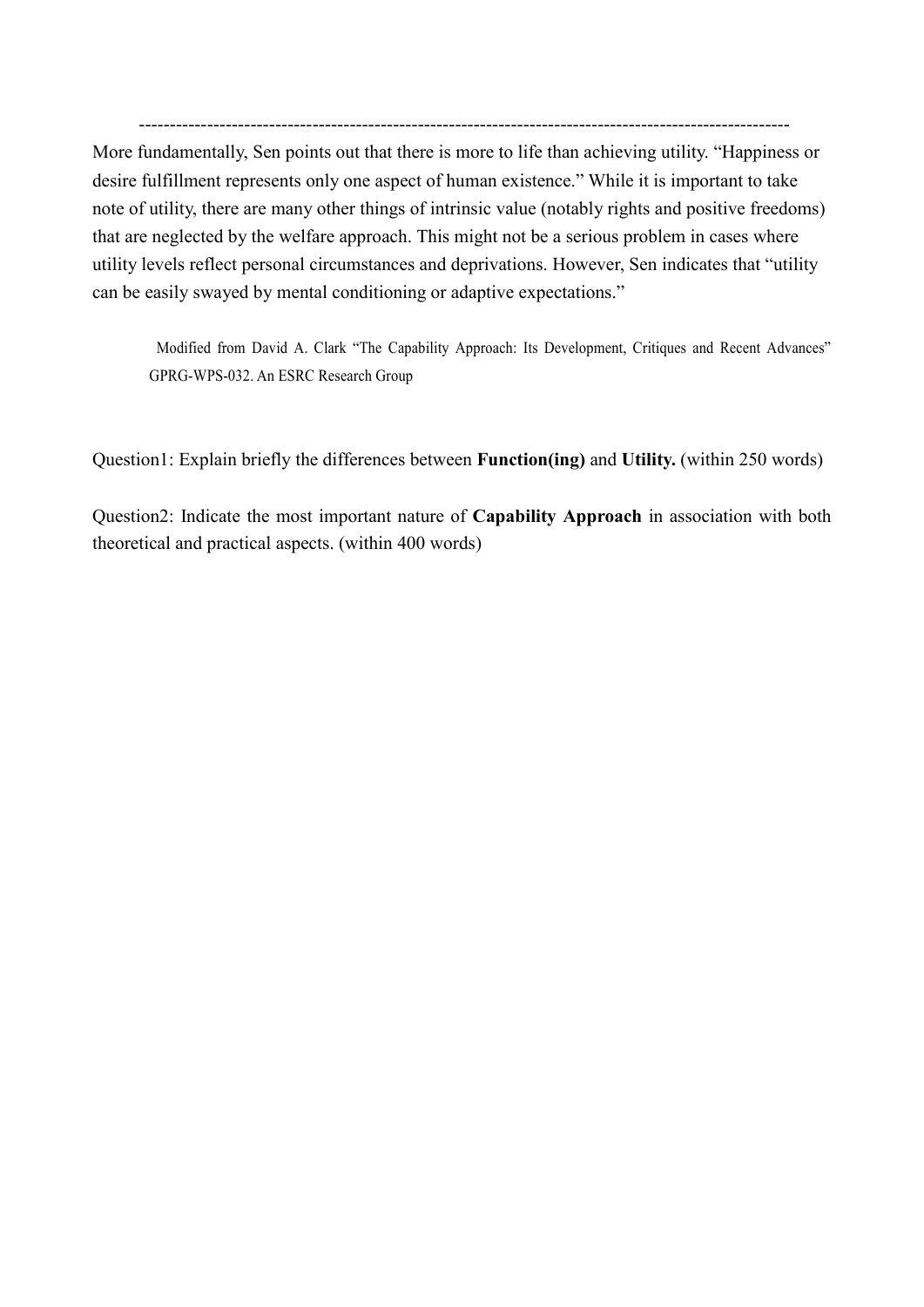#### II Read the sentences below and answer the following questions:

Multiple sclerosis\*<sup>1</sup> is believed to be an autoimmune disease of the central nervous system. However, according to Italian physician Paolo Zamboni, it is related to cerebrospinal vascular insufficiency. Zamboni claims that MS can be treated by remedying this condition with venous angioplasty\*2. This surgery is offered as treatment for MS in various countries―Poland, Bulgaria, and Costa Rica, for example. But the Medical Board of Quebec, Canada, does not allow its members to perform the surgery and strongly advises patients against seeking it elsewhere. This opposition is based on the lack of evidence to support the procedure and the serious risks associated with it (including venous thrombosis<sup>\*3</sup>, stroke, and pulmonary embolism<sup>\*4</sup>). As a result, many Canadian MS patients have traveled to other countries to receive the surgery. Quebec physicians have been reluctant to provide surgical follow-up for patients who undergo the surgery in other countries due to the lack of information regarding the procedure. No alternative treatments are effective to partially or completely cure MS, and so the treatments available in Canada aim only to manage its symptoms.

Jade is a forty-year-old Canadian woman with MS. She is on long-term disability leave, complains of growing fatigue and muscle stiffness, and has painful sensations in her limbs. She has been followed by an interdisciplinary team in a specialized hospital in Quebec for the past twenty years, since she was diagnosed. At her last appointment, Jade told her physical therapist that she recently underwent the experimental Zamboni surgery in Poland, despite her physician's strong recommendation not to. Jade fears her physician's reaction, so she asks the physical therapist to keep this information from the rest of her medical team.

Jade is shy and tends to distrust health care professionals. It took many years for her physical therapist to gain her trust and to develop a positive therapeutic relationship with her. However, the physical therapist knows that serious complications can occur in patients who have had Zamboni's surgery. Not telling Jade's physician about the surgery could result in harm; Jade could have complications that are not recognized. Providing the information to the rest of the team would allow them to adjust her treatment to respond to the surgery and give her information and postoperative education that she will need. Moreover, keeping this secret could threaten team cohesion and trust if they find out about it later.

Jade decided to undergo a risky surgery against her doctor's advice in the hope of improving her quality of life. This was her autonomous choice. How should the physical therapist respond? (from The Hastings Center Report, Vo.41, No.6, 2011)